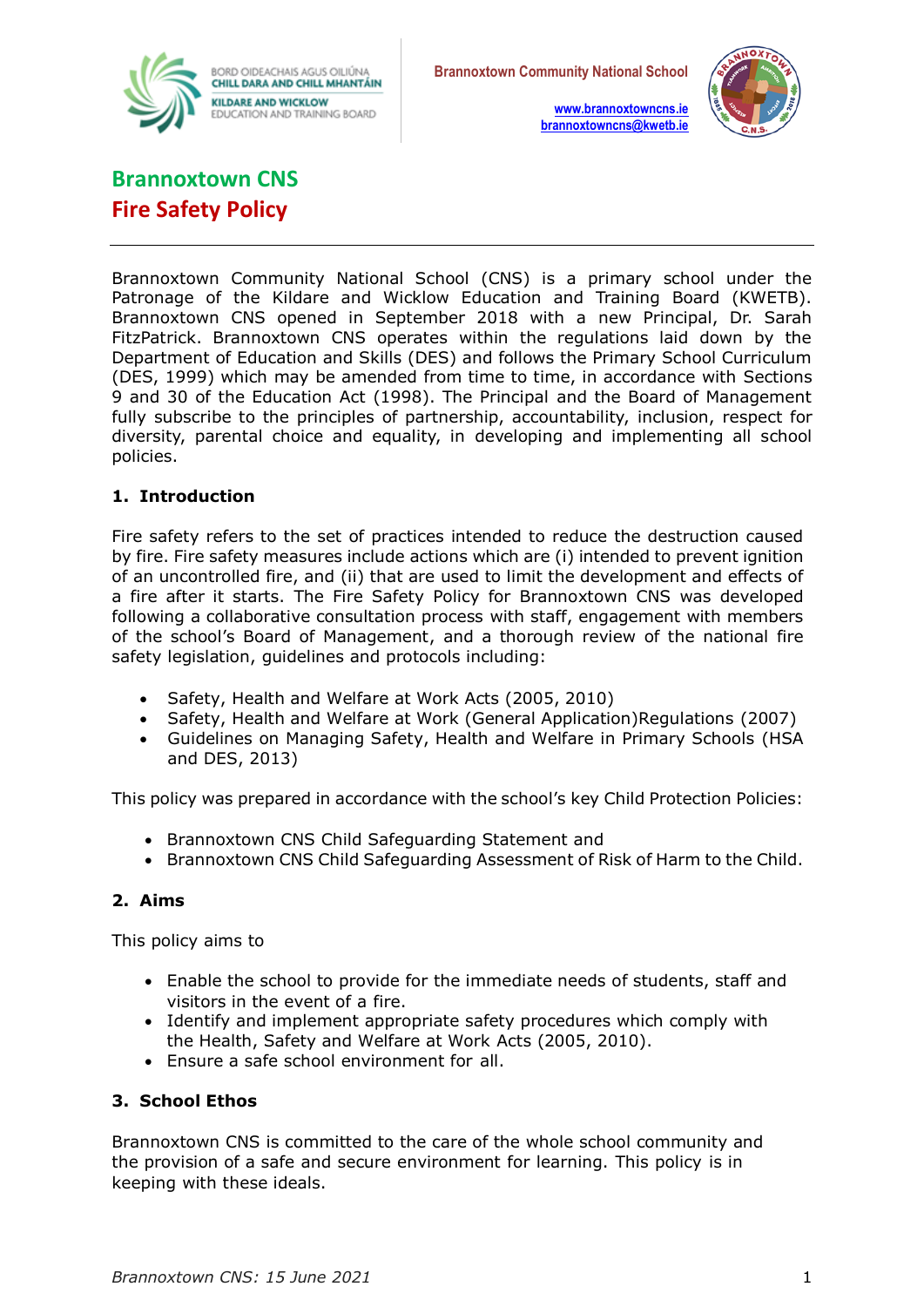

**[www.brannoxtowncns.ie](http://www.brannoxtowncns.ie/) [brannoxtowncns@kwetb.ie](mailto:brannoxtowncns@kwetb.ie)**



## **4. Objectives**

The objectives of this Fire Safety Policy for Brannoxtown CNS are:

- To identify and utilise outside agencies (local fire station, fire officer) for training and staff development to enhance safety procedures at the school.
- To develop a tried and trusted Fire Safety Framework which will ensure the safety of all school personnel in the event of a fire.

## **5. Internal Procedures: Monitoring and Review**

### *Fire Safety Monitoring*

Fire safety measures and equipment at Brannoxtown CNS will be kept in effective working order. This includes all fixtures and fittings such as fire doors, staircases, corridors, fire detection and alarm systems, fire-fighting equipment, notices and emergency lighting. Regular checks, periodic servicing and maintenance will be carried out. Any defects will be put right as quickly as possible.

Brannoxtown CNS will ensure the reliability and safe operation of fire-fighting equipment and installed systems such as fire alarms and emergency lighting. A competent person will carry out periodic servicing and any necessary repairs. A record of the work carried out on such equipment and systems will help to demonstrate the school's compliance with the law. The following **Emergency Escape and Fire Fighting Checklist** will be used for routine checks and reporting on Fire Safety:

- 1. Are the extinguishers suitable for the purpose and of sufficient capacity?
- 2. Are there sufficient extinguishers sited throughout the workplace?
- 3. Are the right types of extinguishers located close to the fire hazards and can users gain access to them without exposing themselves to risk?
- 4. Are signboards or a safety colour (or both) used to mark permanently the location and identification of fire-fighting equipment?
- 5. Have the people likely to use the fire extinguishers been given adequate instruction and training?
- 6. Is the use of fire-fighting equipment included in the emergency plan?
- 7. Are all fire doors and escape routes and associated lighting and signs regularly checked?
- 8. Is all fire-fighting equipment regularly checked?
- 9. Is all other equipment provided to help means of escape arrangements in the building regularly checked?
- 10.Are there instructions for relevant employees about testing of equipment?
- 11.Are those who test and maintain the equipment properly trained to do so?

### *Fire Drill and Evacuation*

In the event of a fire at Brannoxtown CNS, the following steps will be followed:

- 1. The fire alarm activates. The Principal calls the Fire Brigade using the school mobile.
- 2. In all (class)rooms, children, adults and any visitors to the school stand up, push their chairs back under their tables and calmly walk to the door in single file. Children and adults do not pause to take bags or books with them.
- 3. Each teacher takes their class list of his/her own individual class with them.
- 4. Each teacher closes the classroom door and windows when leaving the room.
- 5. All teachers check the class toilets before vacating the room.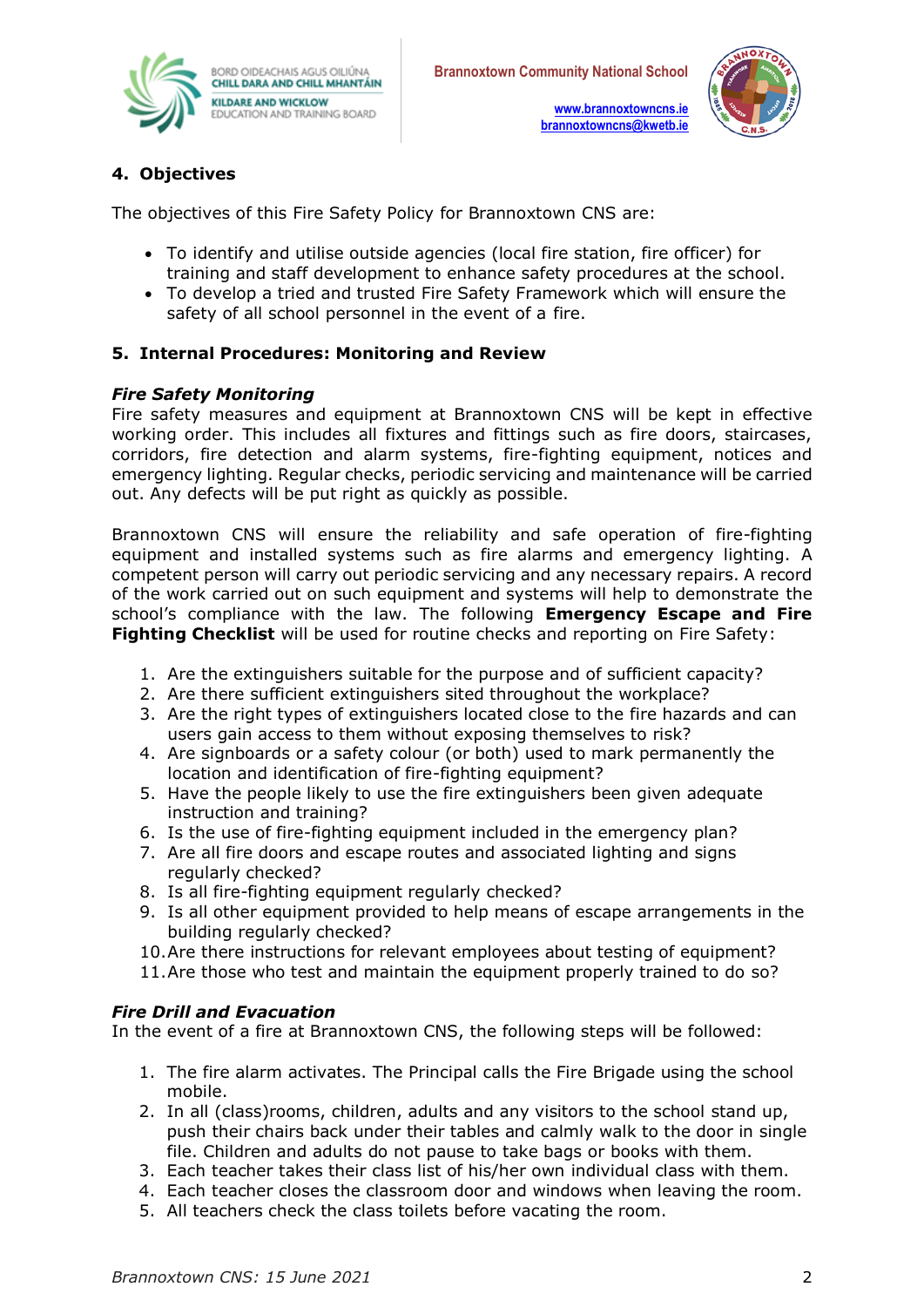





- 6. The fire assembly point is located on the northern boundary fence, behind the basketball net. Each class has an allocated station denoted by their classroom number (1, 2, 3, and 4).
- 7. Each class lines up in an orderly manner. Children remain quiet.
- 8. Pupils who are attending the SET teacher at the time of a fire drill are accompanied by the SET teacher to the assembly area and join their class.
- 9. Each teacher calls the roll for his/her own class on reaching the fire assembly point.
- 10. The principal monitors the evacuation for (i) adherence to this set of procedures (ii) evidence of efficiency and safety for all actions outlined (iii) total time taken to evacuate the building.
- 11. Pupils return to the school premises when the all-clear has been given by the Principal.
- 12. The Fire Drill is carried out at least twice a year and ideally once a term.

#### *Roles and Responsibilities*

All teachers are responsible for the safety and well-being of the pupils in their care. The Principal, Dr. Sarah FitzPatrick and *Health and Safety Officer*, Ms. Dawn Heffernan, Deputy Principal, together have overall responsibility for ensuring proper Fire Safety procedures are in place, as part of the school's *Safety Committee*.

The Health and Safety Officer at Brannoxtown CNS, Ms. Dawn Heffernan, Deputy Principal, is responsible for ensuring fire safety checks and routine maintenance work are completed at Brannoxtown CNS. Fire drill schedules are also part of the post of responsibility of the Health and Safety Officer. Taken together, the duties of the Health and Safety Officer include termly review and report on fire safety checks including equipment as well as implementation of all Fire Safety procedures including protocols for Fire Drill and Evacuation.

The Board of Management will consult with staff to put in place and maintain measures to promote Fire Safety at the school and monitor the effectiveness of those measures. For example, any defects in the alarm system arising from a routine check will be prioritised by the Board of Management for repair or replacement in line with Guidelines on Managing Safety, Health and Welfare in Primary Schools (HSA and DES, 2013, p. 20 and p. 31).

#### **6. BCNS Fire Safety Policy: Monitoring and Reviewing**

#### *a. Success Criteria*

Practical indicators of the success of this policy will be evident in termly reports on Fire Safety at Brannoxtown CNS by the school's Health and Safety Officer which show full compliance with this Fire Safety Policy to ensure the safety of all adults and children at Brannoxtown CNS. For example, the termly reports will note that fire drill procedures achieved a coordinated and orderly evacuation in the shortest time possible.

#### *b. Implementation and Timetable for Review*

Following approval by the Board of Management, this policy will apply with immediate effect at Brannoxtown CNS. This policy and related policies will be reviewed annually (or in line with a change in Department legislation) and amended if/as necessary.